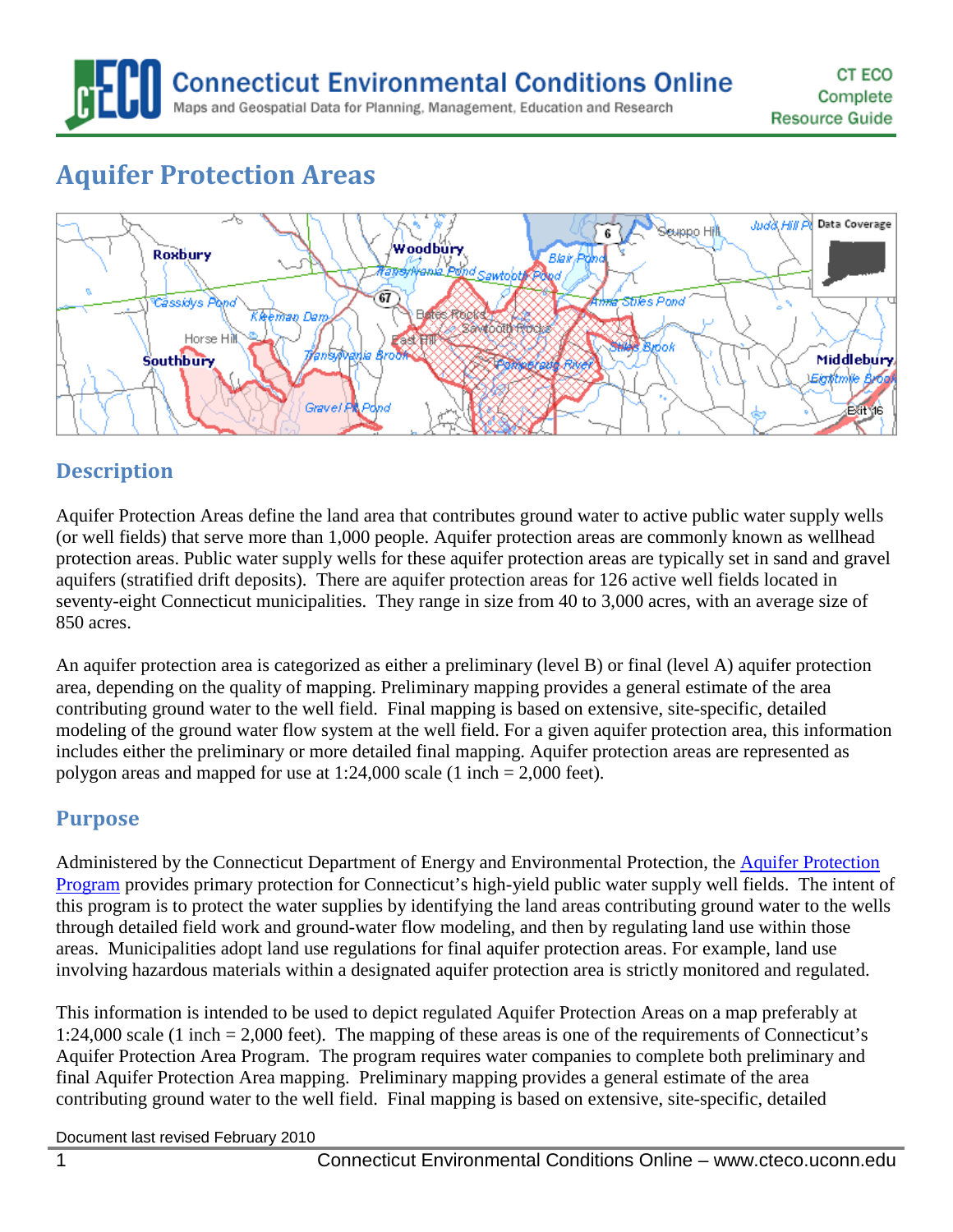modeling of the ground water flow system at the well field. Preliminary mapping is first conducted and is later replaced with the more detailed final mapping.

The aquifer protection area information can be used in conjunction with surficial materials, bedrock geology, elevation, and soils to more thoroughly understand the physical characteristics of the aquifers. The spatial relationships between these areas and environmental quality data such as water quality, non-point source pollution, impaired ground water, contaminated lands, and past, present and projected land use can be analyzed.

# **Legend Description**

The legend describes three categories of aquifer projection areas.



#### **Final, Adopted**

Aquifer Protection Area where detailed (Level A) mapping has been completed and the municipality has adopted land use regulations for the area.



#### **Final, Not Adopted**

Area where detailed (Level A) mapping has been completed and the municipality has not yet adopted land use regulations for this area.



#### **Preliminary**

Area where preliminary mapping (Level B) has been completed, providing an estimate of the Aquifer Protection Area and where land use regulations have not been adopted for the area.

# **Use Limitations**

This information does not include protection areas for all public water supply wells in Connecticut. It only includes aquifer protection areas for public water supply wells located in Connecticut that are set in stratified drift and serve a residential population of 1,000 or more. It does not include protection areas for smaller stratified drift public water supply wells that serve less than 1,000 people. And it does not include protection areas for public water supply wells drilled into bedrock. Also, it does not include protection areas located in Connecticut that serve customers out of state.

Some of the information used to define the aquifer protection area boundaries is based on features appearing on, or other information derived from, 1:24,000-scale USGS topographic quadrangle maps. Consequently, use caution when displaying aquifer protection areas at map scales larger and more detailed than 1:24,000 scale (1 inch = 2,000 feet). This may result in minor locational differences and inaccuracies. One example to be careful of is displaying aquifer protection areas with high resolution aerial photos (orthophotography) in the background at  $1:2400$  (1 inch = 200 feet) scale.

# **Related Information**

[Aquifer Protection Area](http://www.ct.gov/dep/aquiferprotection) Program – complete description of the DEEP Aquifer Protection Area Program [Ground Water](http://www.ct.gov/dep/cwp/view.asp?a=2685&q=322260&depNav_GID=1625&depNav=|) – general information about ground water resources in Connecticut [Surface and Ground Water Quality Classifications](http://cteco.uconn.edu/guides/resource/CT_ECO_Resource_Guide_Water_Quality_Classifications.pdf) – CT ECO Complete Resource Guide

Document last revised February 2010